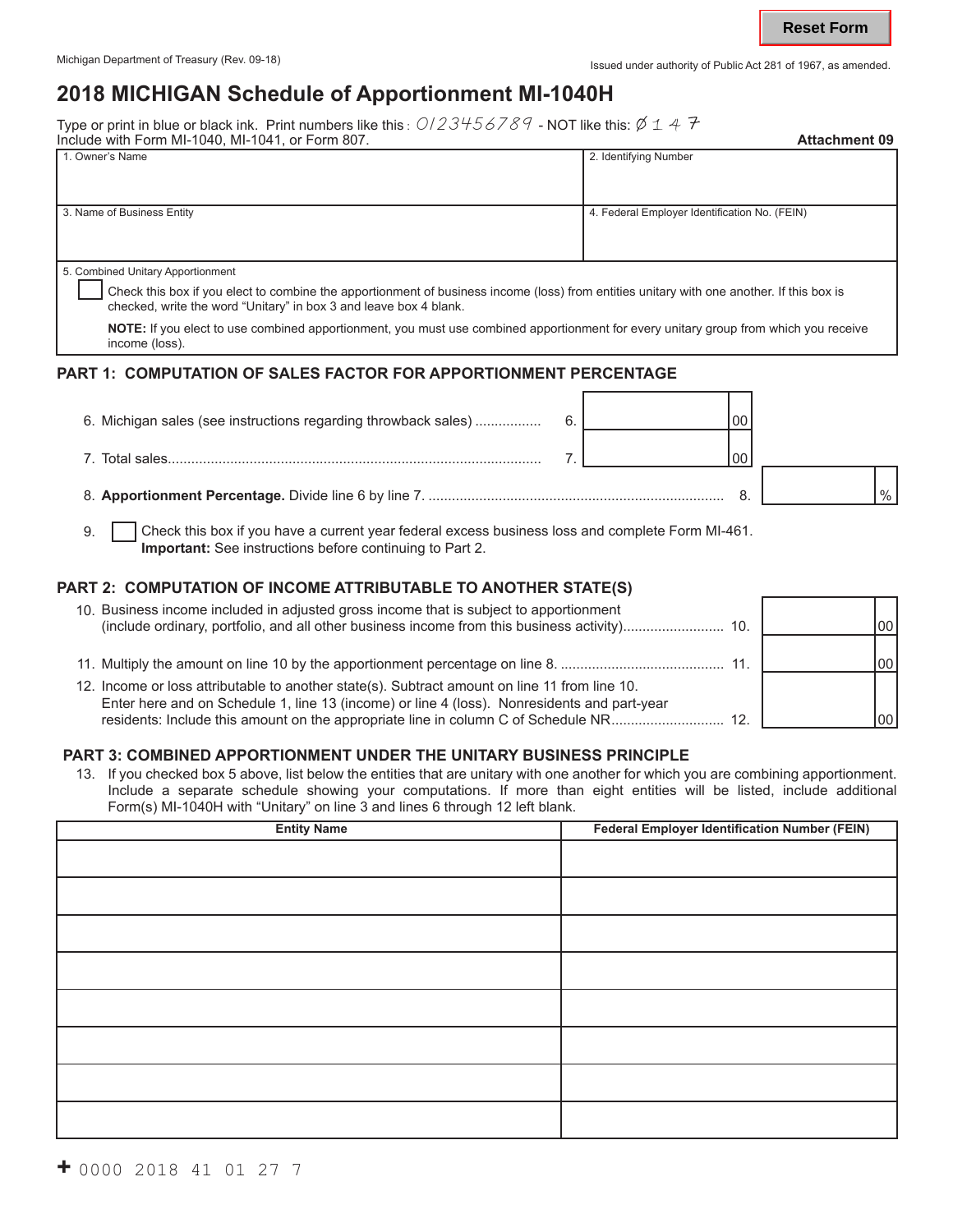# **Instructions for Form MI-1040H,** *Schedule of Apportionment*

#### **Purpose**

Business income from business activity that is taxable both within and outside Michigan is apportioned to Michigan for individual income tax (IIT) purposes using this form.

#### **Identification**

For individual income tax filers, enter the owner's name and full nine-digit Social Security number on lines 1 and 2. For fiduciary filers, enter the name of the estate or trust and full Federal Employer Identification Number (FEIN).

#### **General Instructions**

In order to determine if apportionment is required rather than allocation, a taxpayer must determine if the business activity causes the taxpayer's income to be subject to tax in both Michigan and another state. The Michigan Income Tax Act definition of "state" includes a foreign country.

A taxpayer's business income is taxable in another state if:

1. In that state the taxpayer is subject to a net income tax, a franchise tax measured by net income, a franchise tax for the privilege of doing business, a corporate stock tax, or

2. That state has jurisdiction to subject the taxpayer to a net income tax regardless of whether the state does or does not.

Michigan IIT uses the standards prescribed by federal Public Law (P.L.) 86-272 to determine whether another state has jurisdiction to subject the taxpayer to a net income tax.

## **Part 1: Computation of Sales Factor for Apportionment Percentage**

Business income subject to apportionment is sourced to Michigan by applying a sales factor. To compute the sales factor, divide the total sales in Michigan during the tax year by the total sales everywhere during the tax year.

"Sales" includes gross receipts from sales of tangible property, rental of property and providing of services that constitute business activity. Exclude all receipts of nonbusiness income.

Sales of tangible personal property are in Michigan if:

1. The property is shipped or delivered to a purchaser (other than the United States government) within Michigan regardless of the free on board (F.O.B.) point or other conditions of the sale, or

2. The property is shipped from an office, store, warehouse, factory or other place of storage in Michigan and the purchaser is the United States government or the taxpayer is not taxable in the state of the purchaser.

**NOTE:** The numerator of the sales factor for individual income tax may include "throwback sales." Throwback sales are sales of tangible personal property that originate in Michigan made to a purchaser in another state or country, and are "thrown back" to the numerator as Michigan sales because they are not taxable by the other state. Throwback sales follow federal P.L. 86-272 standards; the business must have physical presence in the other state or activity beyond solicitation of sales in order to exclude sales into another state or country from the numerator. There is no "water's edge" for individual income tax purposes.

Sales of other than tangible personal property (e.g., services) are in Michigan if:

1. The business activity is performed in Michigan, or

2. The business activity is performed both in Michigan and in another state(s), but based on cost of performance, a greater proportion of the business activity is performed in Michigan.

There are special apportionment formulas for transportation companies and other authorized taxpayers. Those formulas are identified in Chapter 3 of the Michigan Income Tax Act.

#### **Part 2: Computation of Income Attributable to Another State(s)**

Michigan defines business income as all income arising from transactions, activities, and sources in the regular course of the taxpayer's trade or business. Michigan business income includes the distributive share of income from a flow-through entity, including portfolio income. Portfolio income includes interest income, dividend income, royalty income, and net short-term and long-term capital gain (loss) reported on the federal *Schedule D*. For more information see individual income tax FAQs Business Income Reportable on MI-1040 or MI-1041 at **www.michigan.gov/taxes**.

#### **If you have a current year federal excess business loss limitation, complete** *Michigan Excess Business Loss* **(Form MI-461) before completing Part 2.**

Michigan's definition of business income differs from the federal definition of business income. Due to the differences in the business income reported for federal purposes, the federal business income and loss reported on Form MI-461 may not include all business income or loss for Michigan purposes (e.g., interest and dividends). Therefore, line 10 of this form should exclude amounts reported and apportioned on Form MI-461. However, apportionable interest, dividends and other business income not reported on Form MI-461 must be reported on line 10.

Wages, guaranteed payments to partners and unemployment compensation reported on Form MI-461 are not considered business income for Michigan purposes and should not be included on line 10 of this form.

If apportioned business capital gains (losses) are reported on line 3 and/or line 8 of Form MI-1040D or Form MI-461, do not include those amounts on line 10 of this form.

A separate Form MI-1040H should be used for each business activity that requires apportionment. If you have more than one MI-1040H and are a Michigan resident, do not net income and losses from multiple forms together. Instead, combine losses on line 12 with other losses on line 12 and enter the total losses from other states on Schedule 1, line 4; combine income on line 12 with other income on line 12 and enter total income from other states on Schedule 1, line 13. Nonresidents with more than one Form MI-1040H should net income and losses from line 12 of all MI-1040H forms before entering the total on Schedule NR, column C.